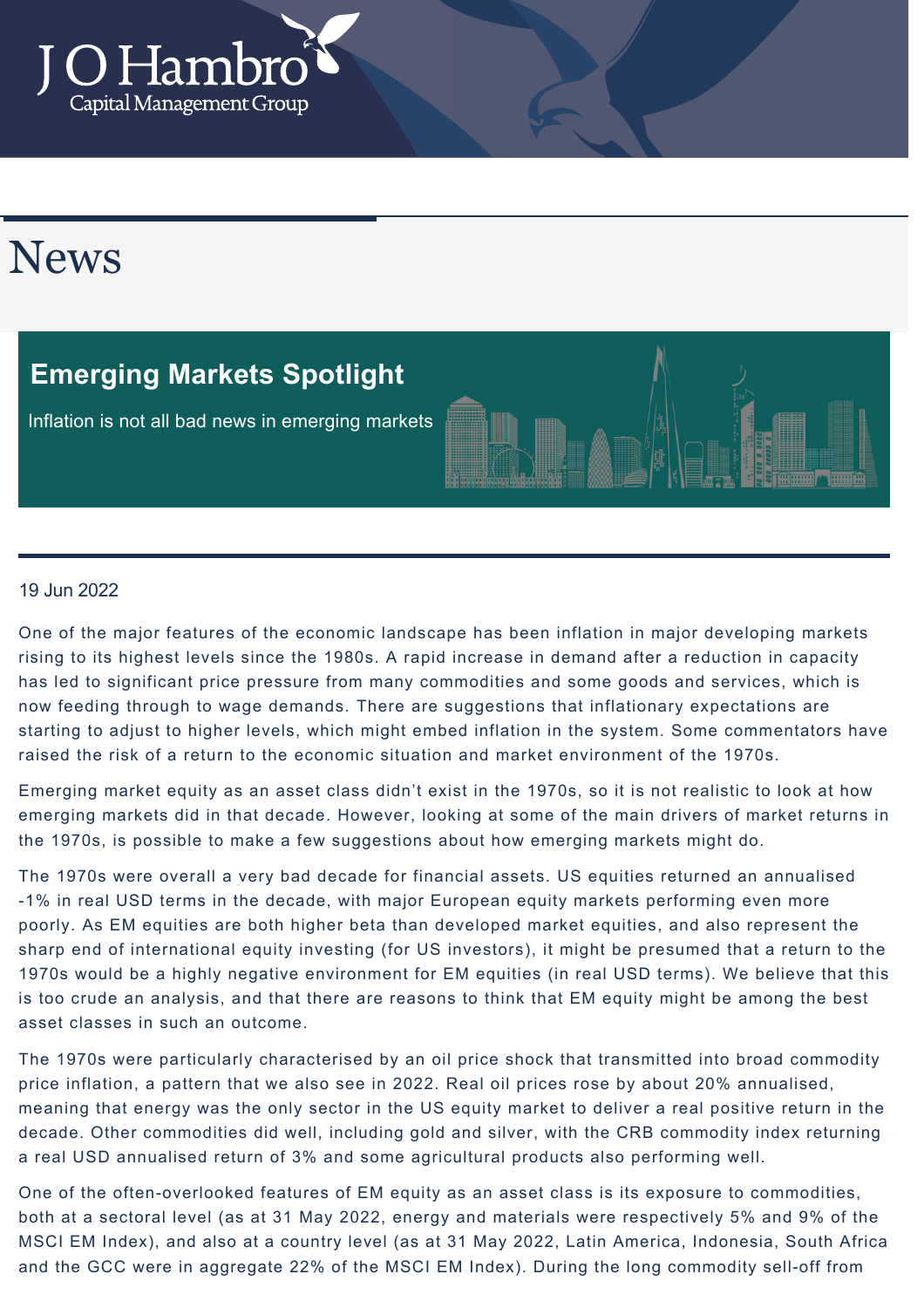2013 to 2020, investors' focus on EM was mostly limited to EM Asia and to technology and internet companies, but the strong recovery in commodity prices has led to an apparent change in leadership in the asset class. In the first five months of 2022, MSCI EM returned -11.8% in USD terms, but all the Latin America markets, Indonesia, South Africa and all the GCC markets delivered positive returns; we have been overweight Brazil, Mexico, South Africa and the UAE as the benefits of high commodity prices feed through to economic growth and company profits.

It is not a given that we will see a return to the embedded inflation of the 1970s; this current surge may indeed prove 'transitory'. We feel there is substantial reason for optimism about the prospects for emerging markets if commodity price-driven inflation does prove enduring, not because of the technology and internet stocks that have dominated portfolios and investors' minds for the last decade, but because of the deep and broad opportunities in commodity producing companies and countries.

Note: All data JO Hambro Capital Management or Bloomberg, unless otherwise stated

James Syme is a senior fund manager on the JOHCM Emerging Markets Opportunities Fund. For more information on the fund please see [here](https://www.johcm.com/uk/our-funds/fund-details-JOH-EMO/johcm-global-emerging-markets-opportunities-fund#overview).

#### **Disclaimer**

**For professional investors only.** This is a marketing communication. Information on the rights of investors can be found [here](https://johcm.com/uk/about-us/605/investor-rights). The investment promoted concerns the acquisition of shares in a fund and not the underlying assets. Past performance is no guarantee of future performance. The value of an investment and the income from it can fall as well as rise as a result of market and currency fluctuations and you may not get back the amount originally invested. Investing in companies in emerging markets involves higher risk than investing in established economies or securities markets. Emerging markets may have less stable legal and political systems, which could affect the safekeeping or value of assets. Investments may include shares in small-cap companies and these tend to be traded less frequently and in lower volumes than larger companies making them potentially less liquid and more volatile. The information contained herein including any expression of opinion is for information purposes only and is given on the understanding that it is not a recommendation. The registrations of the funds described in this communication may be terminated by JOHCM at its discretion from time to time.

# Related Articles

### Emerging Markets Spotlight

[Floating exchange rates are likely to limit the impact of rising US rates on emerging markets](https://johcm-demo.akikodesign.com/uk/news-views/details/2648/emerging-markets-spotlight)

**[Read More](https://johcm-demo.akikodesign.com/uk/news-views/details/2648/emerging-markets-spotlight) 13 May 2022** 

### Emerging Markets Spotlight

[Rising commodity prices will have a powerful impact on emerging markets, for exporters and for those](https://johcm-demo.akikodesign.com/uk/news-views/details/2614/emerging-markets-spotlight) that import and subsidise the 'Three Fs', food, fuel and fertiliser

**[Read More](https://johcm-demo.akikodesign.com/uk/news-views/details/2614/emerging-markets-spotlight) 11 April 2022**